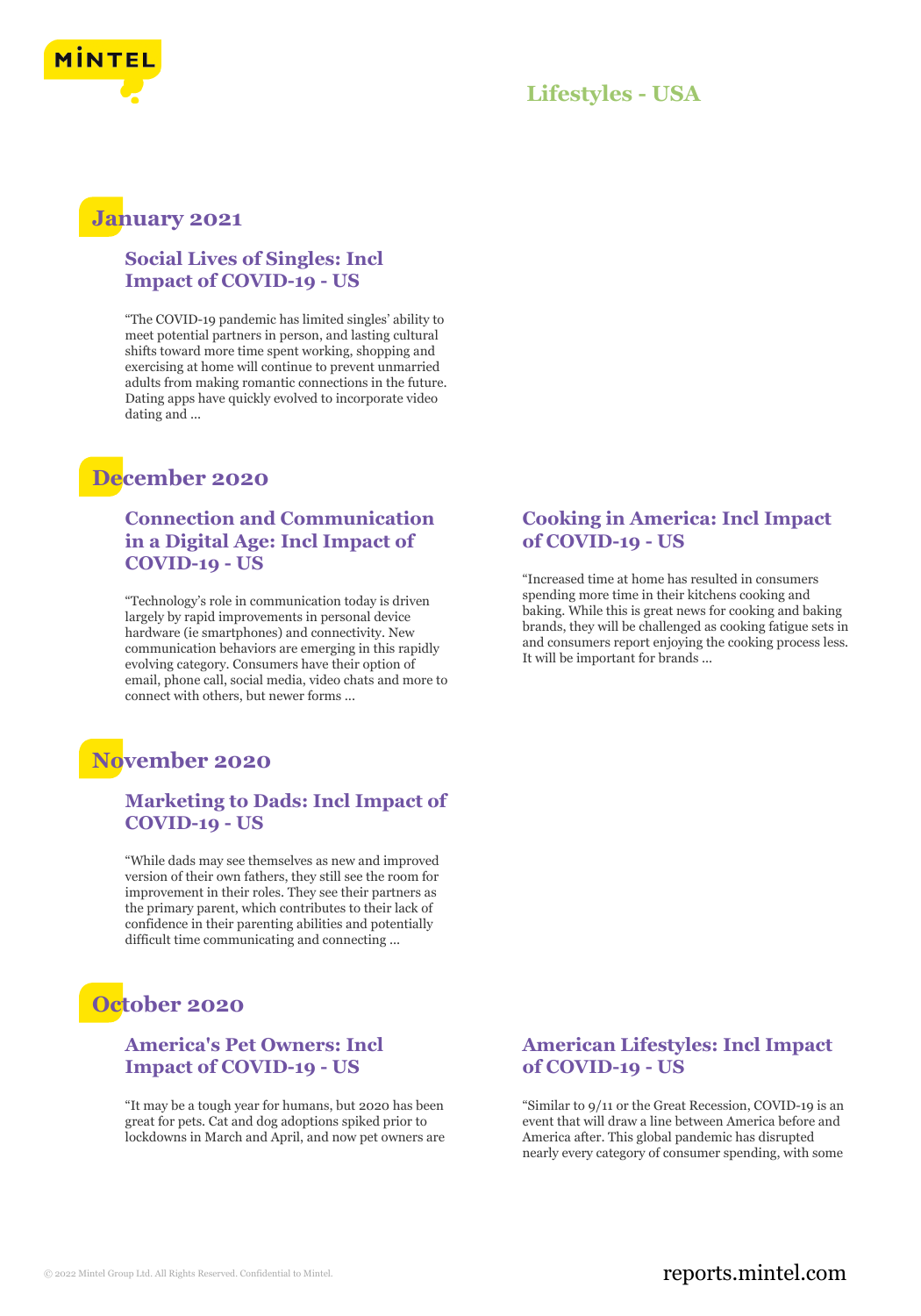

### **Lifestyles - USA**

spending more time at home with their furry loved ones. Many owners will emerge from the pandemic with ...

# **September 2020**

### **Marketing to Moms: Incl Impact of COVID-19 - US**

"In 2020, moms are facing unexpected challenges. Between maintaining their family's health and safety through the COVID-19 pandemic and addressing and explaining the various aspects of the Black Lives Matter movement and demonstrations to their children, moms have had their hands full. However, even given all of this, moms still ...

## **August 2020**

### **Marketing to Gen X: Incl Impact of COVID-19 - US**

"Generation Xers crave stability and the reassurance that they will be prepared for the future. Financial concerns make them value-driven shoppers and they look for purchases that offer quality products and affordable pricing rather than a distinctive brand personality. The current recession will only intensify their budget-mindedness as Gen Xers ...

# **July 2020**

### **Marketing to Millennials: Incl Impact of COVID-19 - US**

"Fate has not favored Millennials – hitting them first with the Great Recession as the oldest were starting careers and again with a pandemic just as some were finding stability. Most want the consistency of homeownership and employment benefits, but those goals are out of reach for some. Nevertheless, many ...

# **June 2020**

**Marketing to Gen Z: Incl Impact of COVID-19 - US**

seeing a distinct benefit and others experiencing devastating declines. While consumer spending will slowly ...

### **Consumers and the Economic Outlook: Incl Impact of COVID-19 - US**

"The unpredictable pace of the spread of COVID-19 is worrying, but consumers have remained optimistic about their finances throughout this pandemic and the subsequent recession. Time will tell how deeply consumer finances will be affected, but right now, consumers are most definitely holding out hope for themselves, while their confidence ...

### **Marketing to Seniors: Incl Impact of COVID-19 - US**

"Seniors are a relatively happy and unstressed cohort of the US population. They prioritize family, health and independence to maintain their quality of life. During 2020, COVID-19 has challenged seniors in all these areas which have forced them to change their behaviors and has made it difficult for them to ...